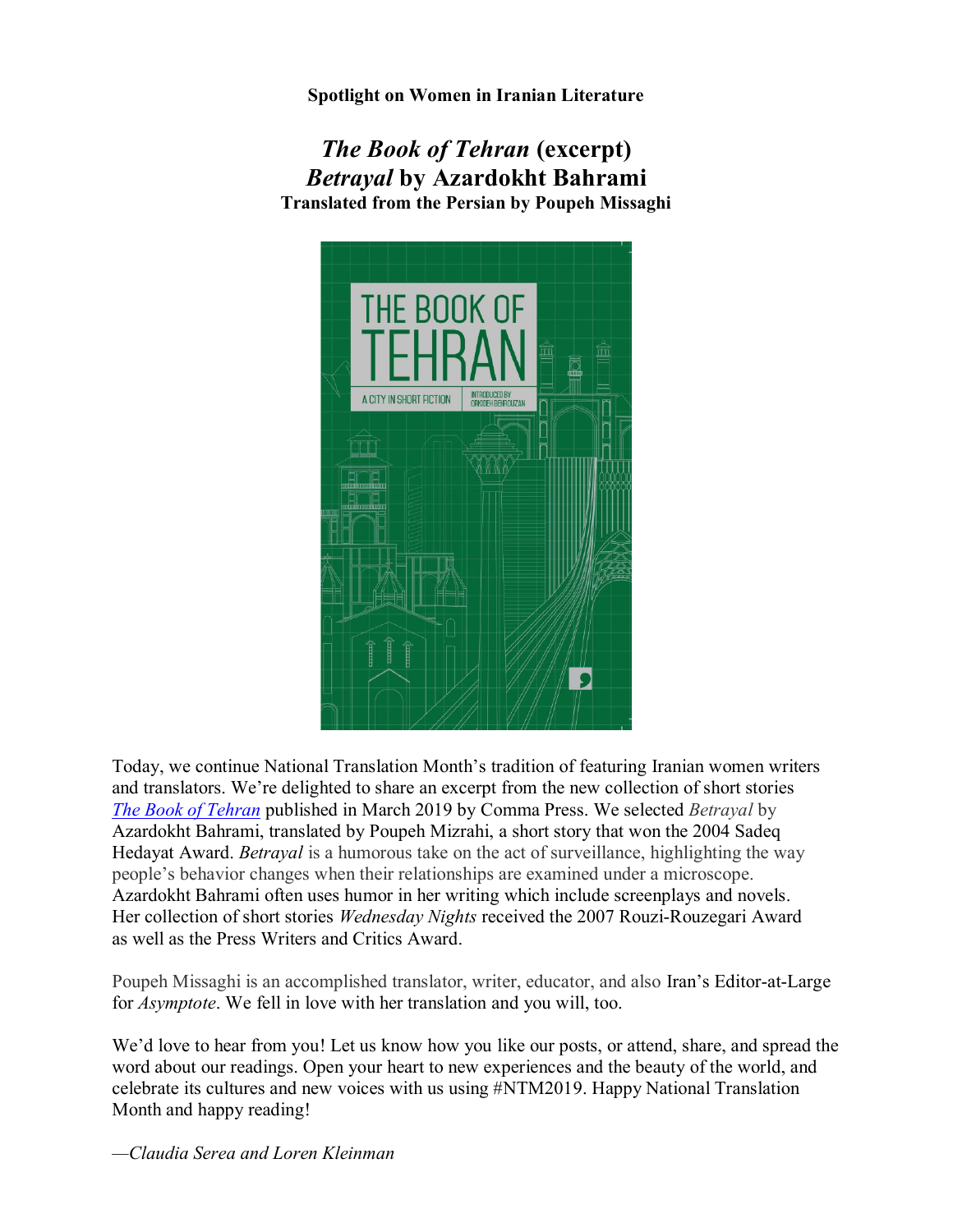

## **[The Book of Tehran](https://commapress.co.uk/books/the-book-of-tehran/)**

Comma Press, 2019

A city of stories – short, fragmented, amorphous, and at times contradictory – Tehran is an impossible tale to tell. For the capital city of one of the most powerful nations in the Middle East, its literary output is rarely acknowledged in the West. This unique celebration of its writing brings together ten stories exploring the tensions and pressures that make the city what it is: tensions between the public and the private, pressures from *without* – judgmental neighbors, the expectations of religion and society – and from *within* – family feuds, thwarted ambitions, destructive relationships. The psychological impact of these pressures manifests in different ways: a man wakes up to find a stranger relaxing in his living room and starts to wonder if this is his house at all; a struggling writer decides only when his girlfriend breaks his heart will his work have depth... In all cases, coping with these pressures leads us, the readers, into an unexpected trove of cultural treasures – like the burglar, in one story, descending into the basement of a mysterious antique collector's house – treasures of which we, in the West, are almost wholly ignorant.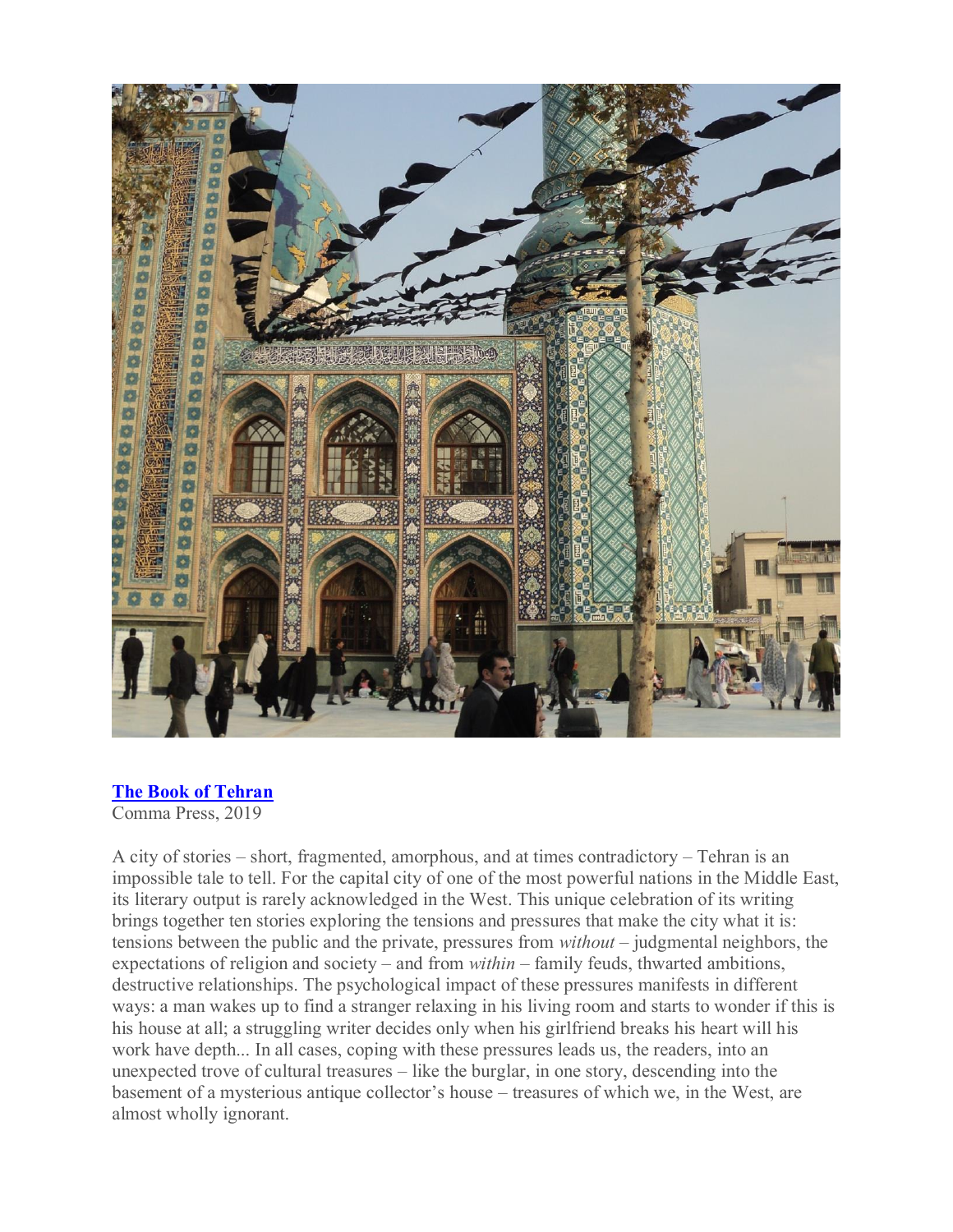# Betrayal

## Azardokht Bahrami

#### Translated by Poupeh Missaghi

The woman walks to the door, opens it, and, putting her index finger to her lips, signals to the man to say nothing, then opens the door further for him to enter.

The man stares at the woman in silence then walks in hesitantly.

The woman rushes to the kitchen counter, grabs a whiteboard and a marker, walks back to the man, and hurriedly jots down something on the board: *Don't say a word*.

The man looks at her with surprise.

The woman gives the man a piece of paper and writes on the board: *Read from the script.*

The man starts to read in a dry, unsure tone: 'How are you?' looking at the woman with a smirk on his lips and questions in his eyes.

The woman writes on the board: *Use more emotions. Imagine we're on stage*.

Flirtatiously and in a loud voice, she says, 'I'm fine. How about you?' and immediately writes on the board: *Go ahead! Say the next line. Pleeeaaase, be emotional.*

The man reads from the piece of paper reluctantly: 'I missed you.'

The woman says enthusiastically, 'I missed you more.'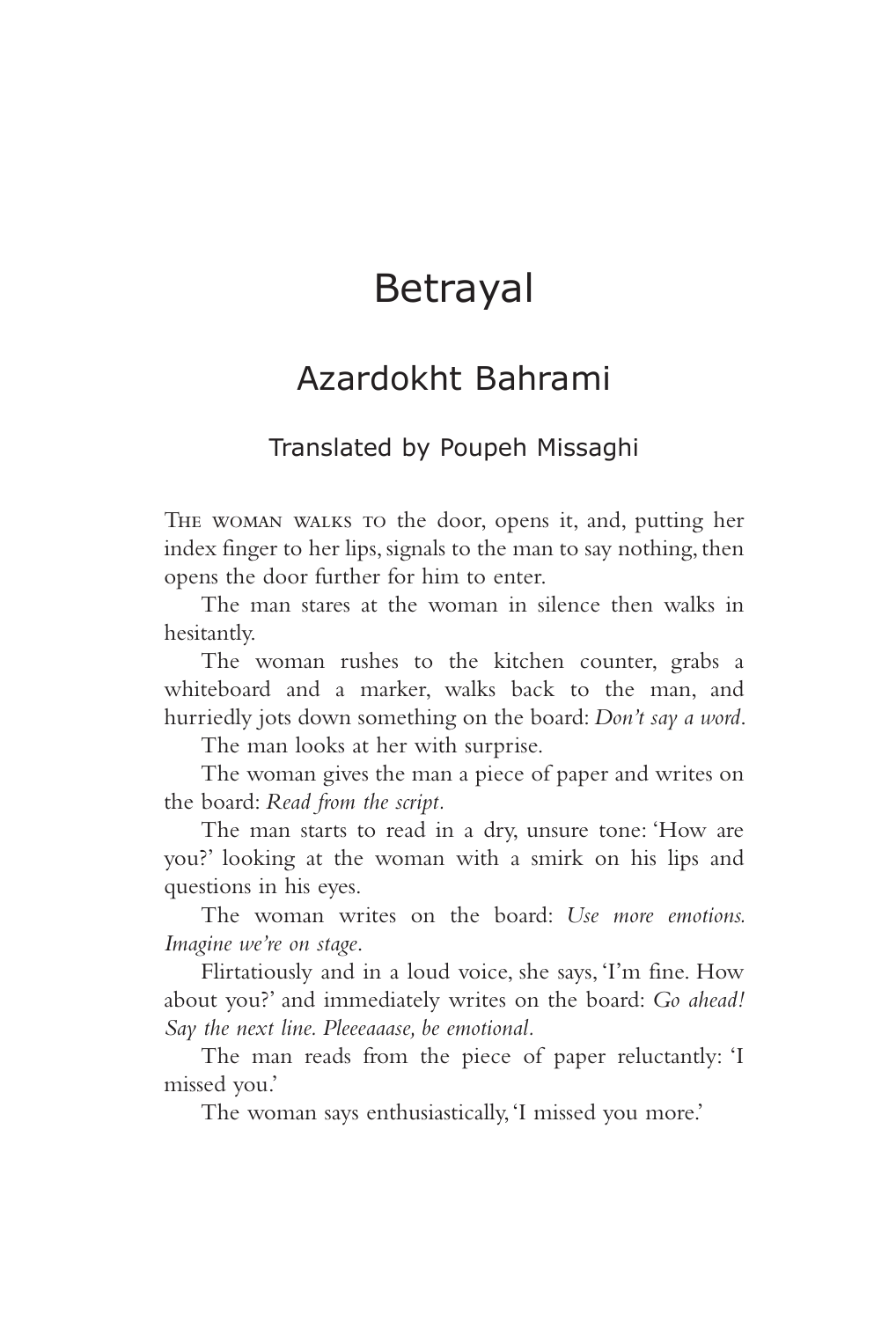She then walks to the kitchen and from the distance asks him in a loud voice, 'Want something to drink?'

The man, as if starting to get interested, reads: 'Do you have the usual?'

From the kitchen, the woman, with a peculiar laughter in her tone, says, 'Sure. Of course I do. I always buy it just for you!'

She then takes a bottle of water from the fridge, pours some in a glass, and brings it to the man.

She offers the man the glass, showing neither elegance nor care.

The man looks at the paper and takes the glass. He looks at the water inside with surprise and holds the glass up to the woman with a questioning look.

He reads from the paper: 'Wow, what a colour!'

Reluctantly, he takes a swig of water, smacks his lips, breathes deeply, and puts the glass on the table.

He grabs the marker from the woman and writes on the board: *What are you doing? Why did you ask me to come over? Aren't we going to the rehearsal?*

In a loud voice the woman asks, 'Want more ice?'

The man reads from the script: 'No, darling, I'm good.'

The woman gets up and goes to the kitchen; she comes back in no time and laughs: 'Don't be shy! I know you love ice!'

The man laughs and looks at the paper. He opens his mouth to say something, but decides against it.

The woman writes on the board: *Go ahead. Say it!*

The man shakes his head to say *No*, grabs the marker from her, and writes on the board: *Is this a hidden camera thing? Or are you making a documentary?*

The woman shakes her head to say *No* and cheerfully adds, 'I sure know how the fire within you can only be cooled with these ice cubes!'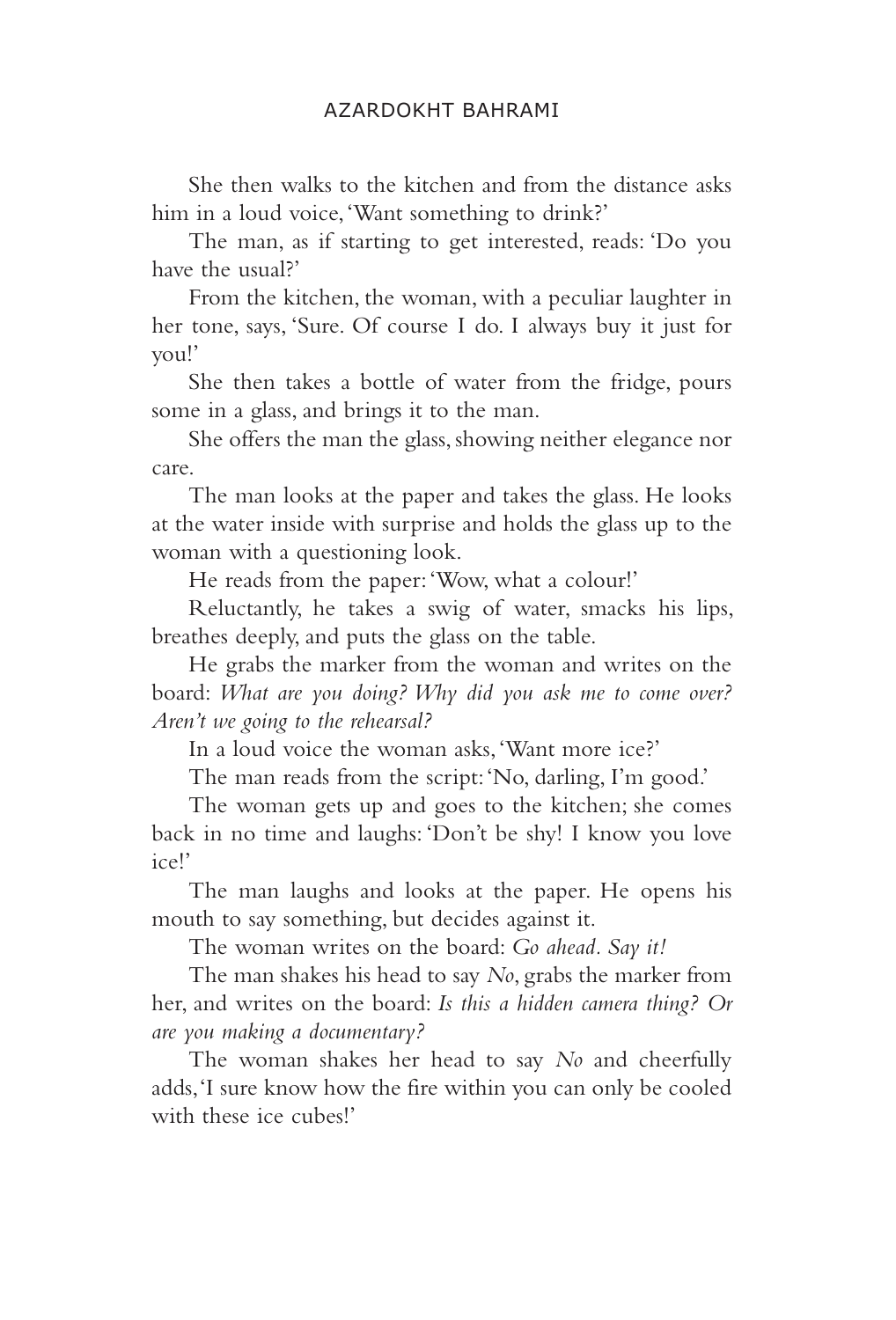#### **BETRAYAL**

The man looks at the paper and throws it to the side furiously.

Disheartened, the woman looks at the man. She interlocks her fingers to beg him to read from the script.

The man shakes his head to say *No* and whispers, 'What are you doing?'

The woman laughs flirtatiously and says, 'What am I doing?' while simultaneously writing on the board: *What's wrong with what I am doing?*

The man whispers, 'What the hell is all this?'

The woman draws a question mark on the board.

The man grabs the marker from the woman and writes on the board: *Can you tell me what's going on here?*

The woman grabs the marker from the man and writes on the board: *Didn't you always want to piss Keyvan off?* 

Startled, the man points to himself and silently mouths the word, 'Me?'

The woman nods her head with exaggeration and writes on the board: *After Keyvan dodged investing in your film, you promised to get back at him when the time was right. Have you forgotten about this already?*

The man nods his head, hesitantly gives in, and looks at the paper on the table. He says emotionally, 'Do you know what you've done to my heart?'

And he writes on the board: *At least tell me how far we're going to go with this.*

The woman smiles, shakes her head, and gestures that she doesn't know either.

The man writes on the board: *Do consider the fact that I'm married. And I love my wife.*

The woman nods.

Without glancing at the script, the man says out loud, 'How long more are we going to keep this up? I can't take this any longer.'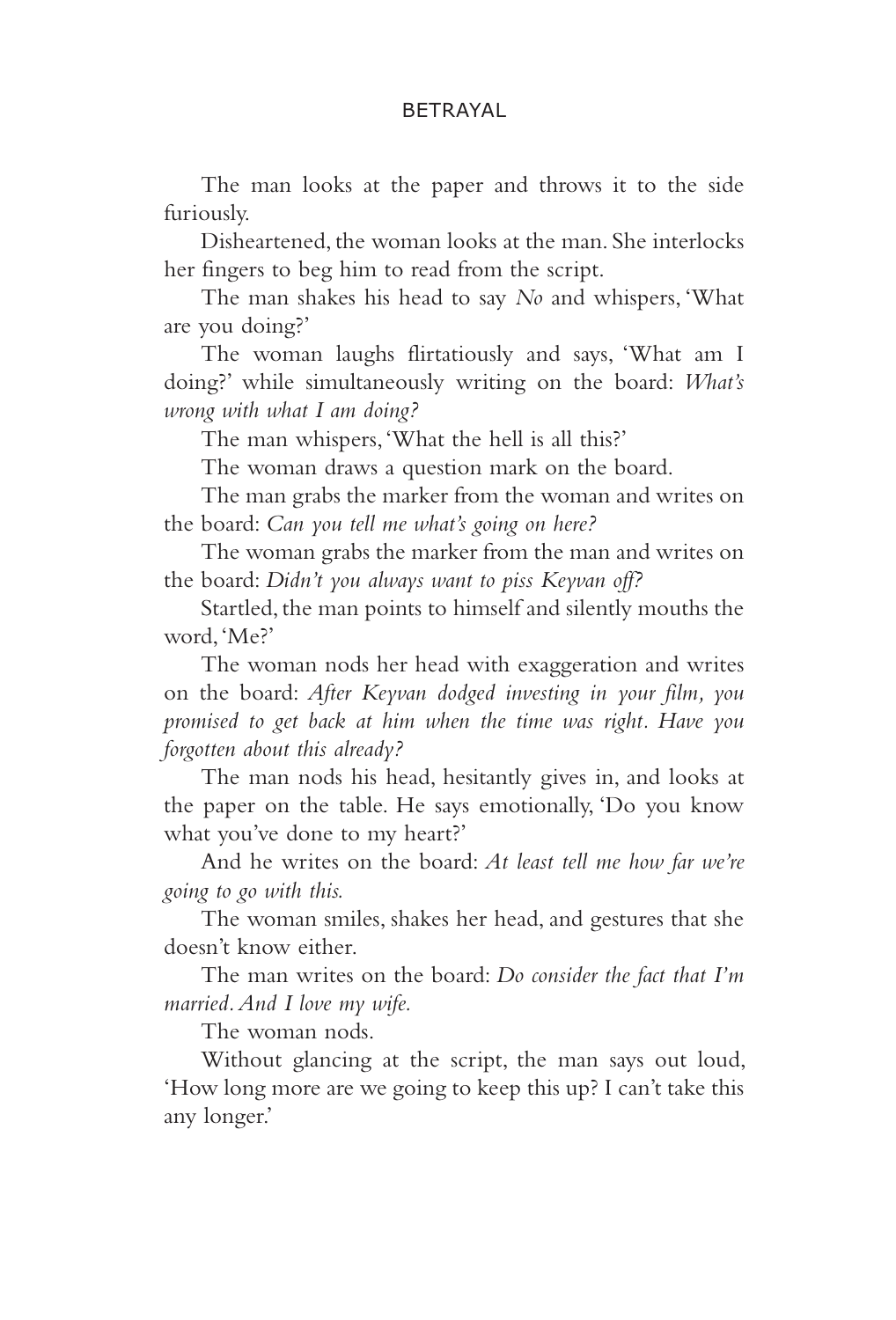Then he writes on the board: *Can't you just tell me the reason for all this?*

The woman laughs loudly and flirtatiously again. 'Be patient. It's all going to be over soon,' she says, then writes on the board: *I don't even know how to be flirtatious!*

The man writes: *You're being listened to, right?*

The woman reads and nods silently.

The man writes: *Keyvan? Or is it someone else?*

The woman reads and points to the word Keyvan.

The man writes: *I can't believe it! Here? In the megalopolis of Tehran? In the twenty-first century?*

The woman nods.

The man says passionately, 'Don't you believe me? You've become my night and day, my air and bread. I've become a moving corpse!'

The woman laughs out loud, grabs the piece of paper from the table, hands it to the man, and gestures to him to continue to read from the script.

The man takes the paper and throws it back on the table.

The woman writes on the board: *I can't continue like this! I can't do it impromptu!* laughing quietly and flirtatiously as she does so.

The man writes on the board: *I can't continue like this either! I can't be dictated to!* He then kisses his own hand, making noises.

The woman is startled. She gives the man a surprised, annoyed look.

The man writes on the board: *You call yourself an actress? You should be able to do this!* while kissing his hand again and making noises.

The woman shakes her head with disappointment.

The man writes: *These acts might be helpful to you, but what about me? What will Keyvan think of me? After all the years of friendship, of breaking bread with one another?* Then he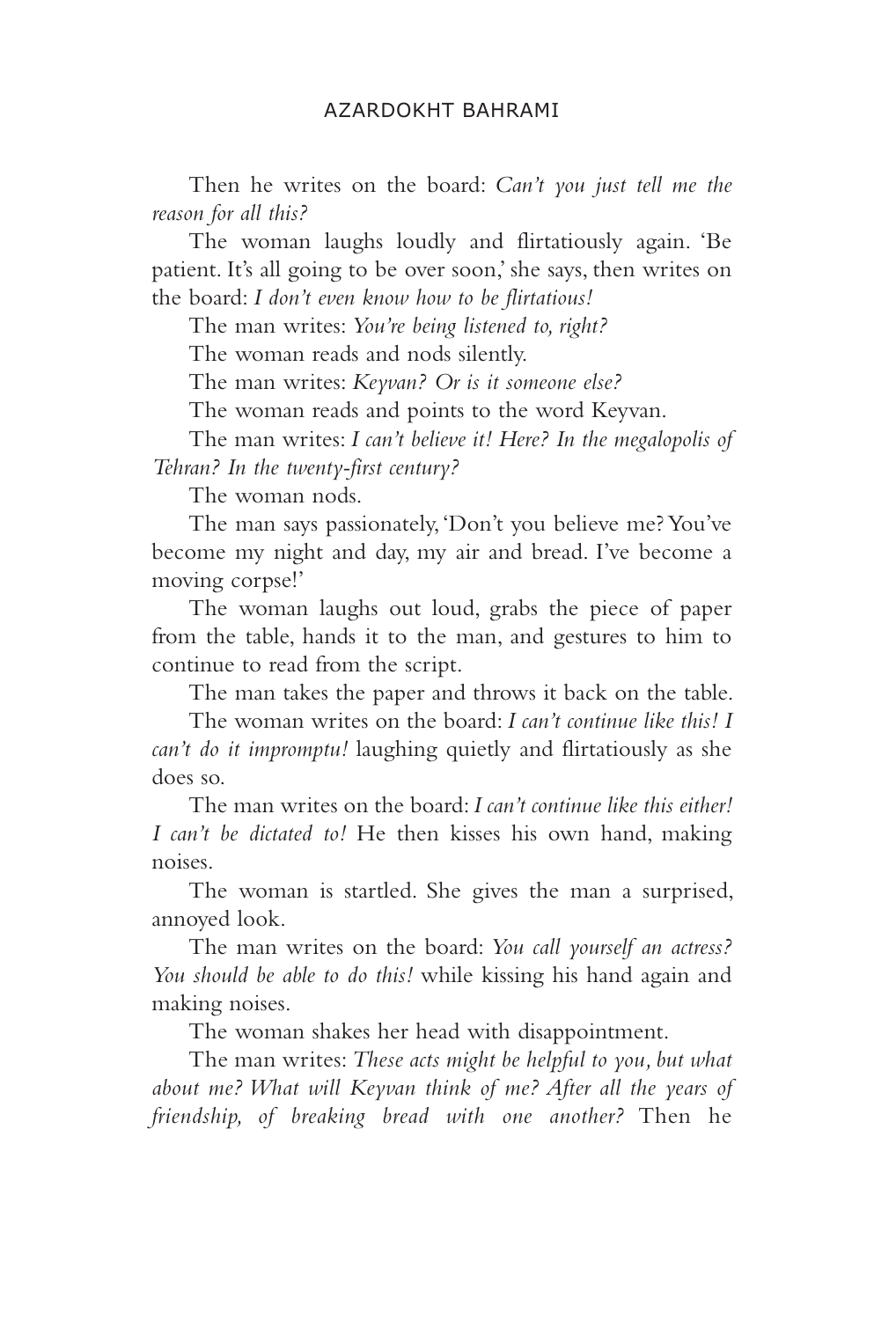#### **BETRAYAL**

immediately adds: *Actually, to hell with Keyvan! Don't you care how my wife will feel when she hears these noises?*

In an exaggerated manner, the woman gestures to him to leave. Then she begins to chuckle quietly but seductively.

The man writes: *You've forced me into this husband-wife thing without even checking with me! Now you tell me to just get up and leave?*

The woman sighs and writes: *Can you believe it? After fourteen years of marriage, he is keeping a watch on me?*

The man writes: *What's your intention here? To make things worse? To get revenge? To piss him off? Or you simply want to give me a bad name?*

The woman writes: *Nothing will get worse, and you won't get a bad name. We are just going to piss him off a little bit.*

The man writes: *Are we going to the rehearsal? If we're late, Bayati will hang us both from our feet!*

The woman gestures that she is aware of the time and signals for him to go on with his role.

The man grumbles under his breath, kisses his hand, and writes: *So what's my role in all this?*

The woman shakes her head, and the man realises that he has no role whatsoever.

The man writes: *How are you going to prove this?* Then adds: *Right now, the audio and all the other evidence are against us!*

The woman smiles, points to the laptop on the table that's on, and pantomimes to let the man know that it has a camera.

The man writes: *Is it recording?* The woman nods.

The man shakes his head and, with a smile on his face, writes: *Do you, by any chance, want any noises other than kissing?*  and gives the woman a sly look.

The woman laughs charmingly and sighs.

The man kisses his hand again, making even more noise than before.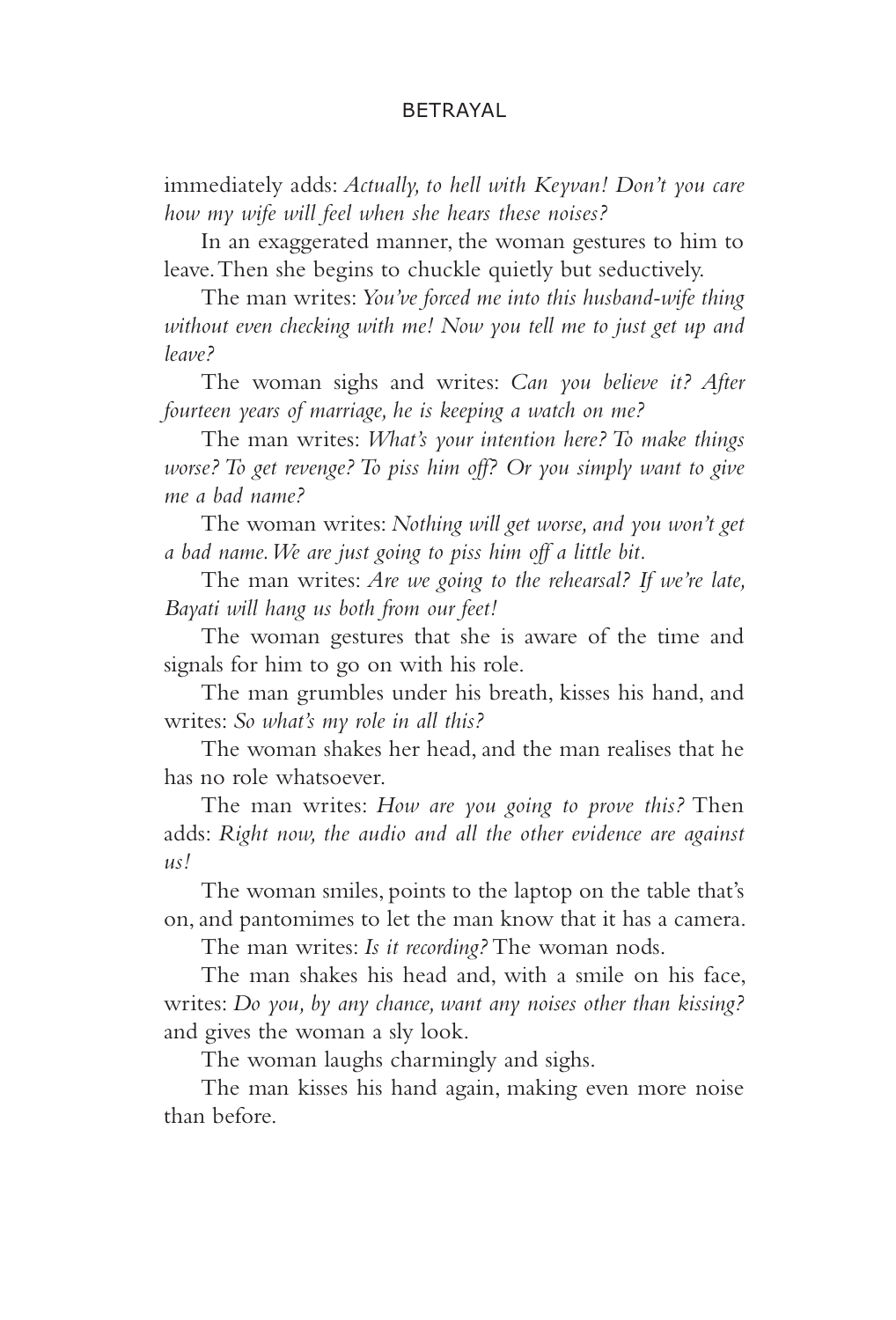The woman makes a face, gets up, and walks quietly to the kitchen.

The man begins to pant loudly.

By the kitchen counter, the woman covers her ears.

The noises coming from the man tell of the beginning of a passionate lovemaking.

The woman takes an apple, a tangerine, and an orange from the fridge, puts them on a plate along with a knife and fork, and brings them back to the man.

The man's noises have reached their peak.

The woman writes on the board: *That's enough. You're making me sick!* She holds the whiteboard in front of the laptop and then turns it towards the man.

The man reads the text on the board and writes: *Are you sure? I can keep going!* 

The woman shakes her head with a smile and holds the whiteboard in front of the laptop.

The man once again kisses his hand, making noises. This time his sound effects are filled with mischievousness. The woman laughs quietly.

The man moves two fingers through the air to gesture walking towards the door. With the movement of his head, he asks the woman: *Shall we get going?*

The woman writes on the board: *I'll get ready.*

The man mumbles passionate whispers.

The woman covers her ears, gets up, tiptoes to the room, and gently closes the door behind her.

The man keeps panting, making lots of noises, voraciously kissing his hand and cunningly smiling towards the laptop. His noises tell of a passionate lovemaking.